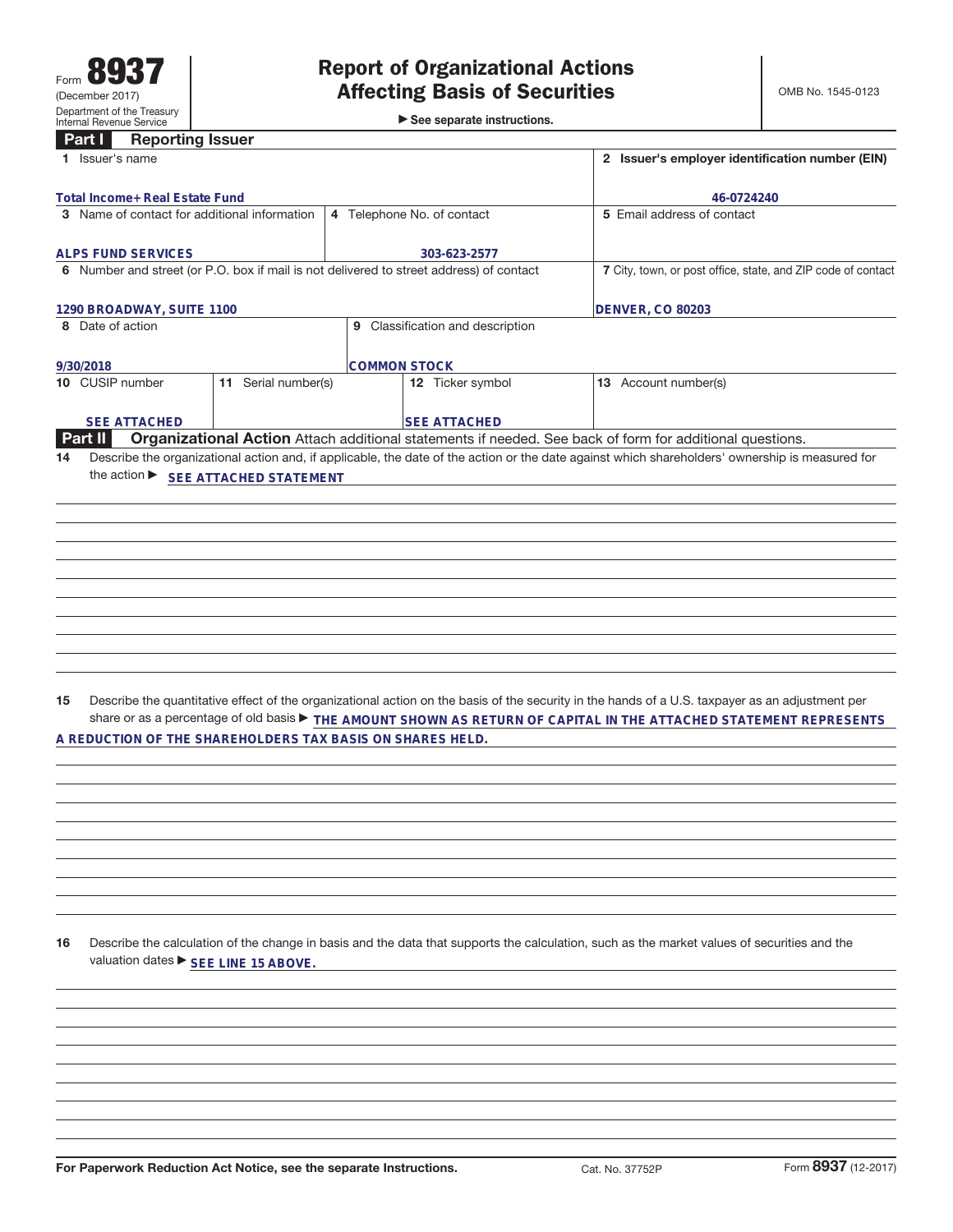## **Part II Organizational Action** (continued)

**17** List the applicable Internal Revenue Code section(s) and subsection(s) upon which the tax treatment is based **DuRSUANT TO IRC SECTION 301(C)(1), THE PORTION OF A DISTRIBUTION WHICH IS A DIVIDEND (AS DEFINED UNDER IRC SECTION 316) IS INCLUDABLE IN GROSS INCOME. PURSUANT TO IRC SECTION 301(C)(2), THE PORTION OF THE DISTRIBUTION WHICH IS NOT A DIVIDEND SHALL BE APPLIED AGAINST AND REDUCE THE ADJUSTED BASIS OF THE STOCK.**

**18** Can any resulting loss be recognized? ▶ NOT APPLICABLE TO THIS TRANSACTION AS NO LOSS WOULD BE RECOGNIZED **ON THE RETURN OF CAPITAL DISTRIBUTION. THE SHAREHOLDER'S COST BASIS SHOULD BE ADJUSTED TO REFLECT THE RETURN OF CAPITAL DISTRIBUTION WHICH MAY AFFECT THE GAIN OR LOSS REALIZED UPON THE DISPOSITION OF THE SHARES.**

19 Provide any other information necessary to implement the adjustment, such as the reportable tax year **PURSUANT TO IRC SECTION 6045**, **AS AMENDED BY THE EMERGENCY ECONOMIC STABILIZATION ACT OF 2008, BROKERS ARE REQUIRED TO REFLECT THESE ADJUSTMENTS IN THE COST BASIS REPORTING FOR COVERED SECURITIES. IF A BROKER IS NOT REQUIRED TO PROVIDE COST BASIS TO A PARTICULAR SHAREHOLDER, THE COST BASIS OF THE SHAREHOLDER'S SHARES SHOULD BE ADJUSTED AS OF THE DIVIDEND DATE TO REFLECT THE RETURN OF CAPITAL DESCRIBED ABOVE.**

| ٠      |  |
|--------|--|
| v<br>× |  |

| Under penalties of perjury, I declare that I have examined this return, including accompanying schedules and statements, and to the best of my knowledge and |  |
|--------------------------------------------------------------------------------------------------------------------------------------------------------------|--|
| belief, it is true, correct, and complete. Declaration of preparer (other than officer) is based on all information of which preparer has any knowledge.     |  |

| <b>Sign</b><br><b>Here</b>    | A SIGNED COPY OF THIS FORM IS MAINTAINED AT THE OFFICE OF THE<br><b>TAXPAYER</b> |                                                                                                                                   |      |                                       |  |  |  |  |  |  |  |
|-------------------------------|----------------------------------------------------------------------------------|-----------------------------------------------------------------------------------------------------------------------------------|------|---------------------------------------|--|--|--|--|--|--|--|
| <b><i><u>Property</u></i></b> |                                                                                  |                                                                                                                                   |      |                                       |  |  |  |  |  |  |  |
| <b>Paid</b><br>Preparer       | Print/Type preparer's name                                                       | Preparer's signature                                                                                                              | Date | <b>PTIN</b><br>Check<br>self-emploved |  |  |  |  |  |  |  |
| <b>Use Only</b>               | Firm's $EIN$ $\blacktriangleright$<br>Firm's name $\blacktriangleright$          |                                                                                                                                   |      |                                       |  |  |  |  |  |  |  |
|                               | Firm's address ▶<br>Phone no.                                                    |                                                                                                                                   |      |                                       |  |  |  |  |  |  |  |
|                               |                                                                                  | Send Form 8937 (including accompanying statements) to: Department of the Treasury, Internal Revenue Service, Ogden, UT 84201-0054 |      |                                       |  |  |  |  |  |  |  |